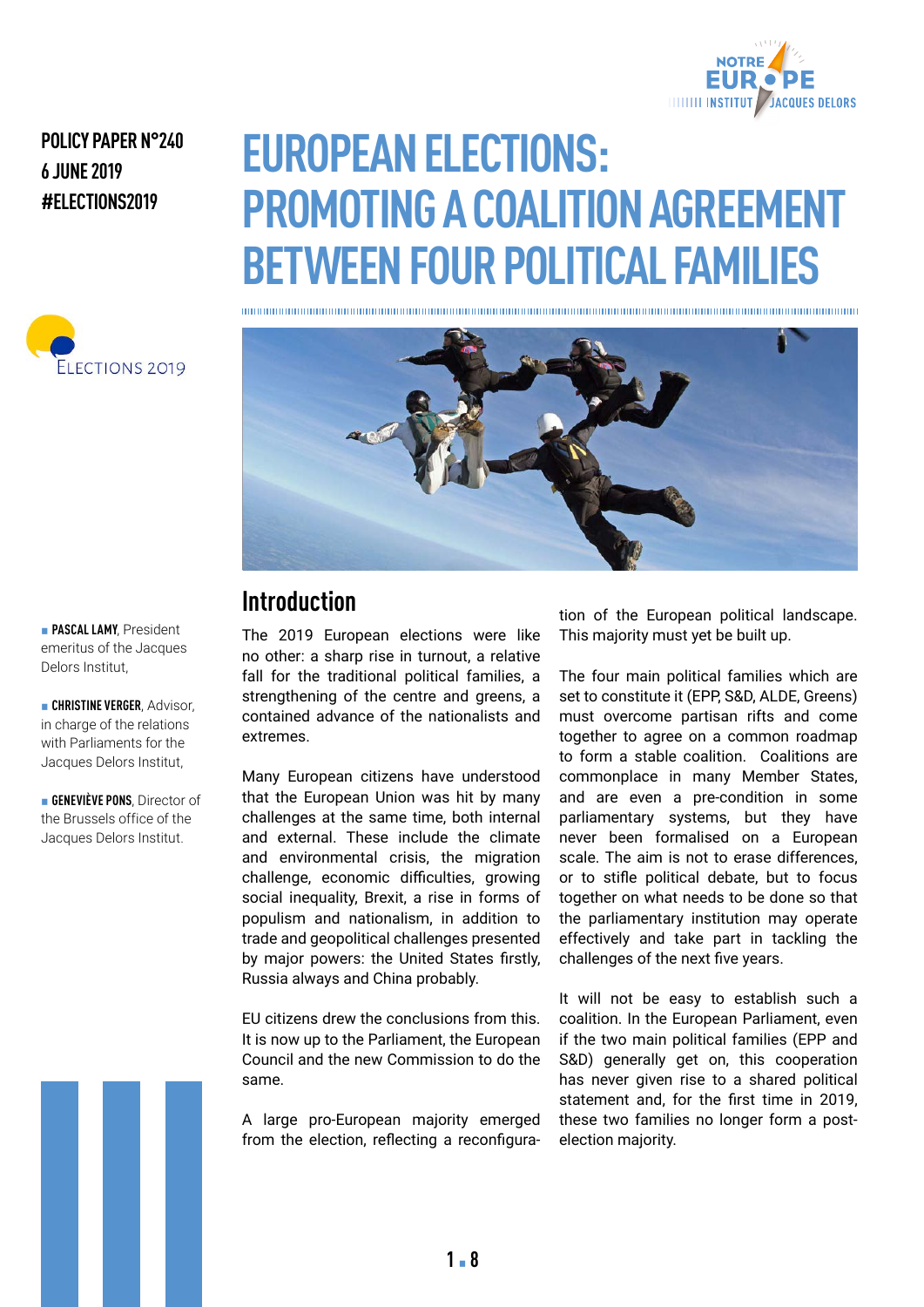

 This coalition could be developed in two phases.

Initially, the election of the President of the Commission (proposed by the European Council) by the new Parliament must be conditional upon the candidate's acceptance of a text which must reflect the political priorities expressed by the two "chambers", the States (Council) and the citizens (Parliament). The candidate must then ensure compliance in the composition, organisation and operation of the institution. A more detailed programme must be negotiated during a second phase between the political families in the Parliament, together with the guidelines that the European Council will adopt. This must be used as a framework for the Commission's programme of work.

**In this brief, the Jacques Delors Institute proposes guidelines for the coalition agreement that may be established between the main pro-European political families (EPP, S&D, ALDE and Greens).** 

Behind the names of the figures who will be called upon to occupy the major presidencies of the European institutions, and in particular the presidency of the Commission, a programme must be implemented as a priority.

Firstly, the founding values of the European Union and its economic and social model must be reaffirmed: liberal democracy, the protection of fundamental freedoms, the rule of law, environmental protection, a social market economy, social development,

territorial cohesion and the defence of European interests on an international level. We must also take into consideration the key principles of the Union dear to Jacques Delors: "competition that stimulates, cooperation that strengthens, and solidarity that unites". Subsequently, the aim would be to be a driving force behind ambitious environmental standards, to step up our social systems and to propose regulations that allow us to embrace the technologies of the future, such as digital technology. Lastly, we must take responsibility for European sovereignty, in a world dominated by the rivalry between the United States and China, adapt several external policies accordingly and protect the EU's borders.

**This coalition agreement would focus on four major political goals:**

- **Responding to the environmental emergency,**
- **Working towards a more competitive and fairer Europe,**

- **Ensuring security for all,**
- **Stepping up democracy.**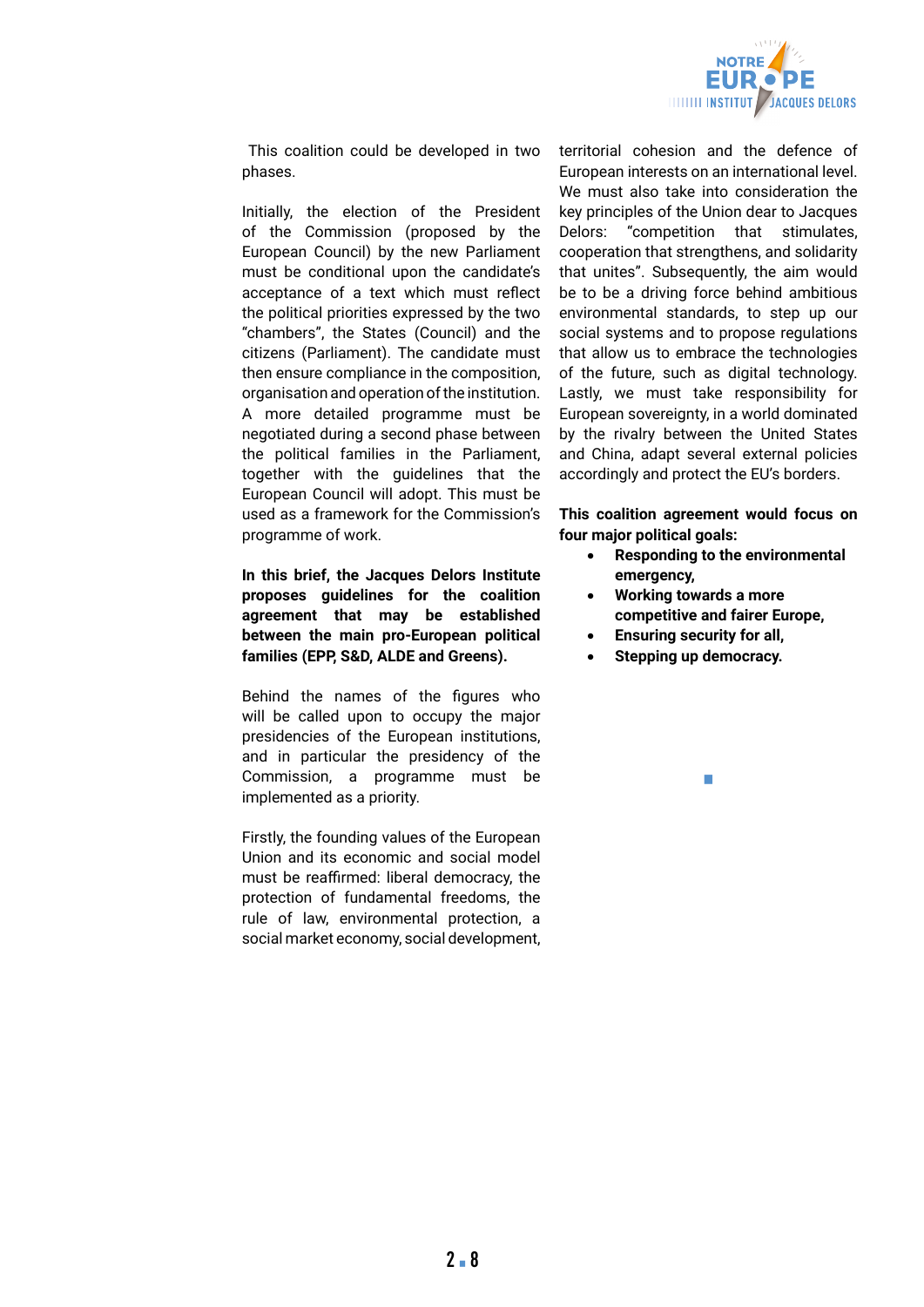

### **RESPONDING TO THE ENVIRONMENTAL EMERGENCY**



**• Ensure the European Union's climate neutrality** in 2050 and set the main avenues for furthering an energy transition, boosted by the rise of green finance, supported by the introduction of a European carbon tax, and considering the need for social assistance: training in new professions, measures to combat energy insecurity, housing renovation assistance <sup>1</sup>, etc.

**• Increase public funding** to support lowcarbon investments and reduce carbonintensive investments.

**• Organise the necessary changes to European agriculture** in order to preserve biodiversity and protect the health of farmers and consumers. Ensure that the post-2020 Common Agricultural Policy is a real agricultural and food policy (CAFP) and that it encourages new sustainable production and nutrition models: agroecology, permaculture, short supply circuits.

**• Act as a strong global player to protect the climate** and also biodiversity and the oceans. Play a proactive role in the signature of a biodiversity agreement during the 2020 COP in Beijing, to include ambitious commitments and enforcement measures. Achieve the goal of protecting 30% of our oceans by 2030. Promote the signature of a Treaty on ocean health including the prohibition of non-recyclable plastics and polluting microplastics; adapt the European trade policy to include more stringent environmental conditions<sup>2</sup>

**• Further steps towards achieving a circular economy** by optimising rare natural resources, modernising the European legal and regulatory framework on waste and waste movement and on secondary materials and by focusing taxation more on natural capital and less on labour.

**<sup>1.</sup>** ["Making the Energy Transition a European success](http://institutdelors.eu/publications/making-the-energy-transition-a-european-success/?lang=en)", *Report*, Jacques Delors Institute, 2017

[<sup>&</sup>quot;Europe needs a Social Pact for the Energy Transition](http://institutdelors.eu/publications/europe-needs-a-social-pact-for-the-energy-transition/?lang=en)", *Brief*, Jacques Delors, Sofia Fernandes and Thomas Pellerin-Carlin, January 2018.

["Making the European energy transition socially sustainable](http://institutdelors.eu/publications/making-the-european-energy-transition-socially-sustainable/?lang=en)", *Blog Post*, Sofia Fernandes and Thomas Pellerin-Carlin, 20 May 2019 **2.** "Time to green EU trade policy; but how?", *Policy paper* to be published by the Jacques Delors Institute, Pascal Lamy, Geneviève Pons, Pierre Leturcq.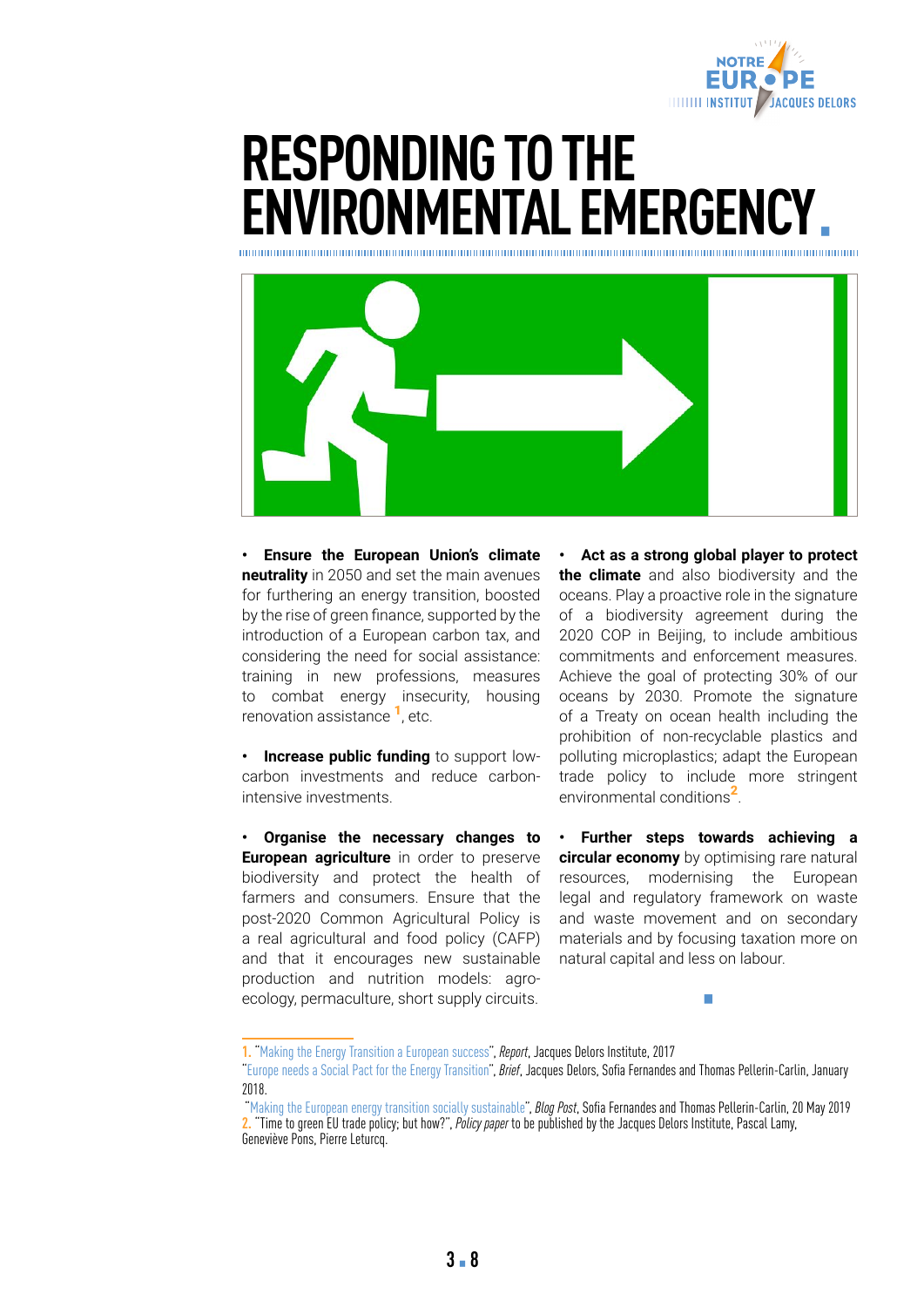

## **WORKING TOWARDS A MORE COMPETITIVE AND FAIRER EUROPE.**



#### **2.1 Consolidating the European social model**

**• Adopt a social policy agenda for 2024** to transform the 20 principles of the European Pillar of Social Rights into practical initiatives, concerning in particular vocational training, minimum wage and the fight against discrimination.

**• Step up the Erasmus programme** by paying special attention to apprentices (Erasmus Pro) and upper-secondary school pupils (Erasmus Teens<sup>3</sup>).

**• Establish a European unemployment insurance** (or reinsurance) system for the euro area.

**• Harmonise the rates and bases for corporate taxes**, combat tax dumping and enforce taxation on major companies based in the EU, such as GAFA.

**• Adopt a social investment plan** to support Europeans in the transitions taking

place on the labour market and combat social inequality within the European Union. This plan should include the creation of a European transition support fund<sup>4</sup>, the strengthening of the social component of the future InvestEU Fund and the introduction of new resources collected directly by the European Union.

#### **2.2 Stabilising the euro area**

**• Strive to create a budgetary instrument**  specific to the euro area, managed by a European finance minister and subject to parliamentary control.

**• Achieve the Banking Union** by creating a backstop for the bank resolution fund and a European deposit guarantee scheme.

**• Draft a programme to step up the Euro's international role** with a view to protecting the European Union from US extraterritorial sanctions based on the Dollar.

**<sup>3.</sup>** "[For an Erasmus teens"](http://institutdelors.eu/publications/pour-un-erasmus-teens/?lang=en), Claire Versini, *Policy Paper 228*, September 2018

**<sup>4.</sup>** "[Towards a European Transition Support Fund"](http://institutdelors.eu/publications/vers-un-fonds-europeen-daccompagnement-des-transitions/?lang=en), Sofia Fernandes, *Policy Paper 231*, October 2018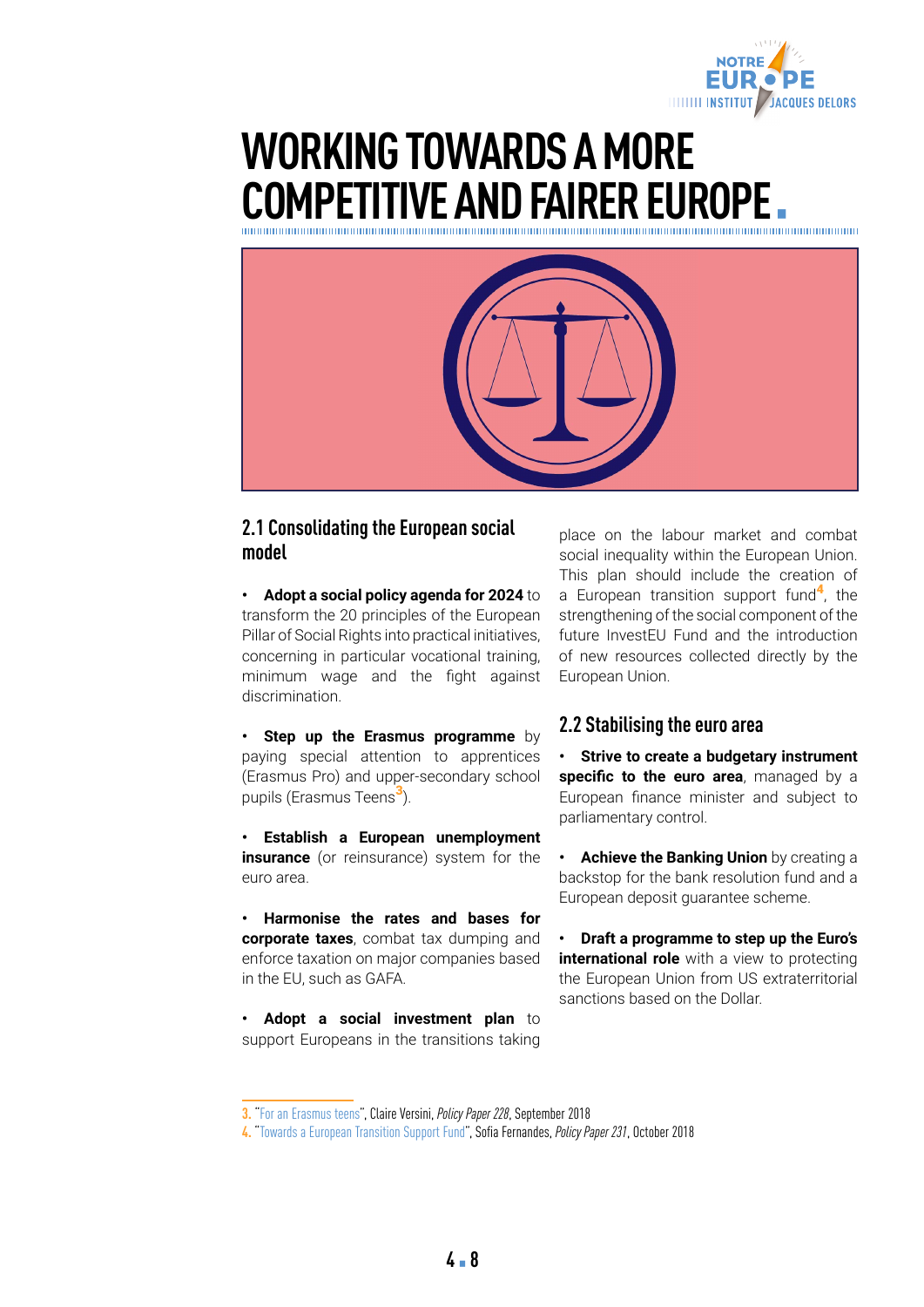

#### **2.3 Improving the European economy's competitiveness and resilience by furthering the digital single market**

**• Extend the Juncker Plan** (or the Investment Plan for Europe), in particular regarding investments in digital infrastructure.

**• Double the funding** allocated to the "research, innovation and digitisation" policy area of the 2021-2027 InvestEU programme.

**• Reform the European competition regulations** in line with global market developments (growth of Chinese companies, the Big Four tech companies).

 $\vert \cdot \vert$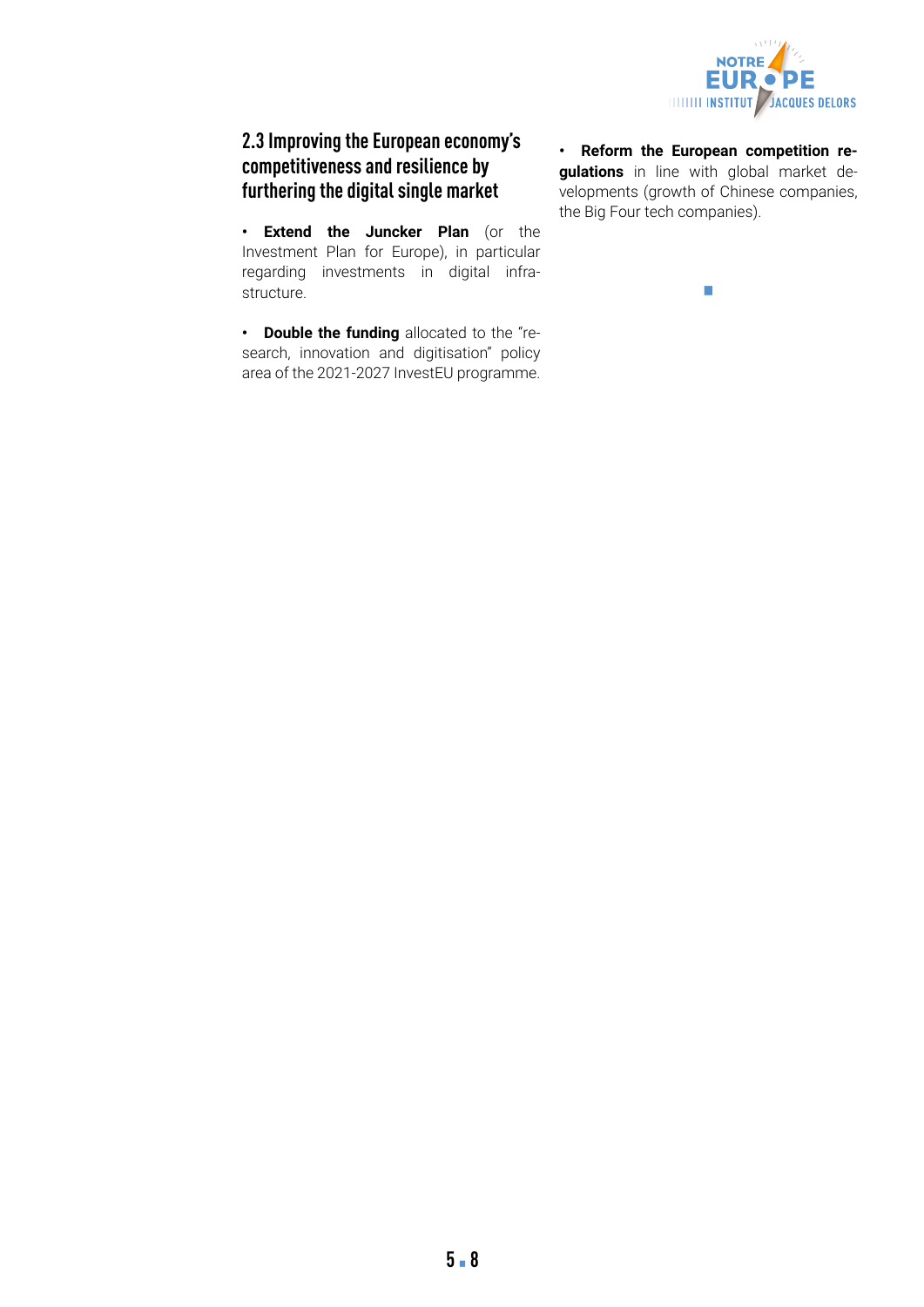

# **ENSURING SECURITY FOR ALL.**



#### **3.1 Ensuring Europe's security and defence**

**• Make European defence** about a political vision and not about technical instruments, by promoting European strategic autonomy, including from the United States.

**• Create a security council** of heads of state and government to meet once a year. The role of this council would be to conduct a common analysis of threats to internal and external security, and a regular assessment of the policies implemented.

#### **3.2 Combatting terrorism and cybercrime**

**• Work together to combat the threat posed by terrorism** by establishing shared information systems on a European level, necessary for effective action in the area of free movement, and invest in the European Union's digital security.

#### **3.3 An effective European migration policy**

**• Seek an agreement, possibly with a new Treaty** signed by a number of Member States, on a European asylum, migration and mobility policy. Standardise asylum access conditions within the European Union, with the Member States concerned accepting the mutual acknowledgement of decisions to grant refugee status.

**• Increase the powers of the Frontex agency** by recruiting as early as 2022 the 10,000 border and coast guards already proposed and by increasing the agency's own budget.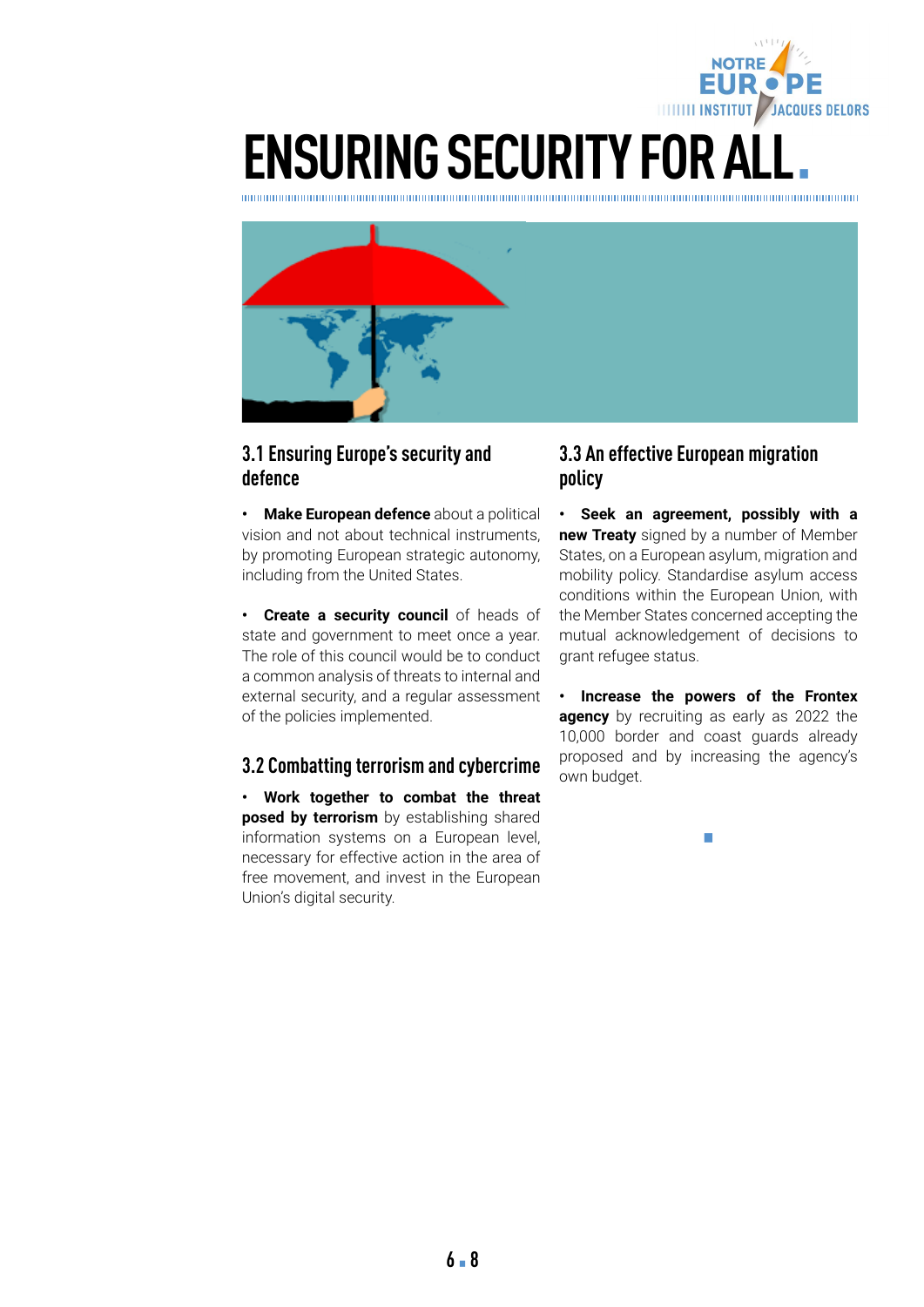

## **STEPPING UP DEMOCRACY**

hm

#### **4.1 Protecting the rule of law**

**• Use all available legal and political means**, in particular by establishing parliamentary inquiry committees or special commissions and hearings to monitor the rule of law in Member States.

**• Step up the mechanisms that monitor the use of European funds**, for example via the budgetary discharge procedure, and give priority to anti-corruption measures, with the assistance of the European Public **Prosecutor** 

#### **4.2 Enhancing representative democracy**

**• Adopt the proposal of transnational lists for their introduction in 2024**.

• Allow the European Parliament to propose **amendments to the Commission's programme of work**, and allow the two institutions to adopt the programme.

• Condition the vote on the next financial perspectives on a guarantee that the European Parliament will gradually obtain competencies on revenues, according to the "no taxation without representation" principle, and on assurances regarding the implementation of the 2016 MONTI report on own resources.

#### **4.3 Providing European guarantees with regard to equality between citizens and responsibilities towards them**

• Ensure that the next College of Commissioners provides **equal representation**, including within the group created by the President and Vice-Presidents, and that the principle of parity is respected for the presidencies of the European institutions.

**• Strengthen transparency mechanisms**, in particular by making the legislative trilogues between the Parliament, the Commission and the Council public.

#### **4.4 Furthering participatory democracy**

• Encourage the ongoing **reform** of **citizen initiatives**.

• Enable a more systematic constitution of more representative **citizens' panels**.